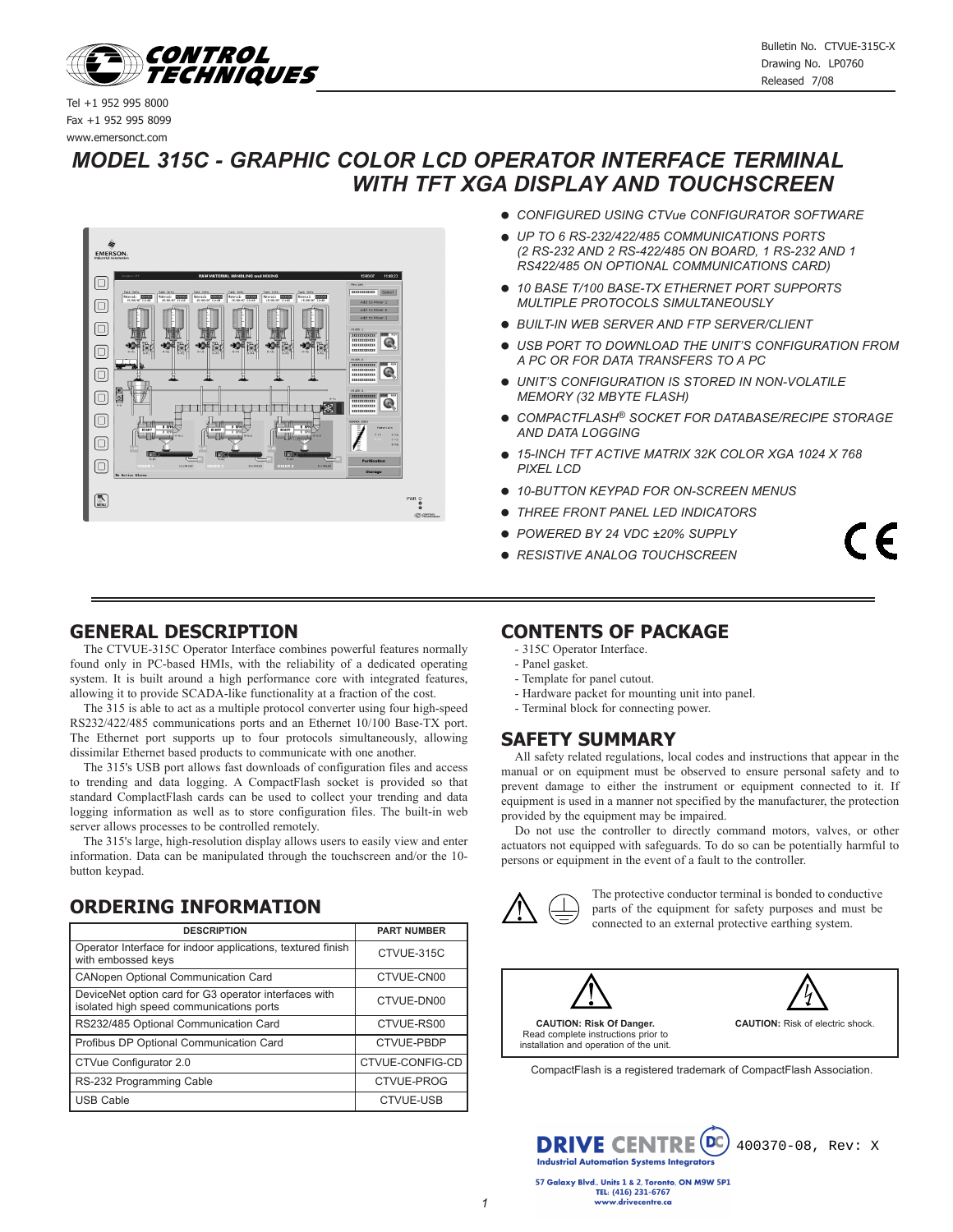## **PECIFICATIONS**

#### 1. **POWER REQUIREMENTS**:

Must use Class 2 or SELV rated power supply.

Power connection via removable three position terminal block.

- Supply Voltage:  $+24$  VDC  $\pm 20\%$ Typical Power<sup>1</sup>: 27 W
- Maximum Power<sup>2</sup>: 67 W

*Notes:* 

- *1. Typical power with +24 VDC, RS232/485 communications, Ethernet communications, CompactFlash card installed, and display at full brightness.*
- *2. Maximum power indicates the most power that can be drawn from the 315. Refer to "Power Supply Requirements" under "Installing and Powering the 315."*
- *3. The 315's circuit common is not connected to the enclosure of the unit. See "Connecting to Earth Ground" in the section "Installing and Powering the 315."*
- *4. Read "Power Supply Requirements" in the section "Installing and Powering the 315" for additional power supply information.*
- 2. **BATTERY**: Lithium coin cell. Typical lifetime of 10 years.

#### 3. **LCD DISPLAY**:

| <b>SIZE</b>       | 15-inch             |
|-------------------|---------------------|
| <b>TYPE</b>       | TFT                 |
| COLORS            | 32K                 |
| <b>PIXELS</b>     | 1024 X 768          |
| <b>BRIGHTNESS</b> | 600 $\text{cd/m}^2$ |
| <b>BACKLIGHT*</b> | 50,000 HR TYP.      |

\*Lifetime at room temperature. Refer to "Display" in "Software/Unit Operation"

4. **10-KEY KEYPAD**: for on-screen menus.

5. **TOUCHSCREEN**: Resistive analog

#### 6. **MEMORY**:

**On Board User Memory**: 32 Mbyte of non-volatile Flash memory. **Memory Card**: CompactFlash Type II slot for Type I and Type II CompactFlash cards.

7. **COMMUNICATIONS**:

**USB Device Port**: Adheres to USB 2.0 Specification supporting high speed and full speed via Type B connection.



**Serial Ports**: Format and Baud Rates for each port are individually software programmable up to 115,200 baud.

PGM Port: RS232 port via RJ12.

COMMS Ports: RS422/485 port via RJ45, and RS232 port via RJ12.

DH485 TXEN: Transmit enable; open collector,  $V_{OH} = 15$  VDC,

 $V_{OL} = 0.5$  V @ 25 mA max.

*Note: For additional information on the communications or signal common and connections to earth ground please see the "Connecting to Earth Ground" in the section "Installing and Powering the 315."* Port to port isolation: 500 Vrms for 1 minutes signal isolation : 50V



RJ45 jack is wired as a NIC (Network Interface Card).

- Isolation from Ethernet network to CTVue operator interface: 1500 Vrms 8. **ENVIRONMENTAL CONDITIONS**:
	- **Operating Temperature Range**: 0 to 50°C

**Storage Temperature Range**: -20 to 70°C

**Operating and Storage Humidity**: 80% maximum relative humidity (noncondensing) from 0 to 50°C.

**Altitude**: Up to 2000 meters.

#### 9. **CERTIFICATIONS AND COMPLIANCES**:

**SAFETY**

IEC 61010-1, EN 61010-1: Safety requirements for electrical equipment for measurement, control, and laboratory use, Part 1. IP66 Enclosure rating (Face only), IEC 529

#### Type 4X Enclosure rating (Face only), UL50

- **ELECTROMAGNETIC COMPATIBILITY**
- Emissions and Immunity to EN 61326: Electrical Equipment for Measurement, Control and Laboratory use.

**Immunity to Industrial Locations:**

| Electrostatic discharge   | EN 61000-4-2 | Criterion A            |
|---------------------------|--------------|------------------------|
|                           |              | 4 kV contact discharge |
|                           |              | 8 kV air discharge     |
| Electromagnetic RF fields | EN 61000-4-3 | Criterion B            |
|                           |              | 10 V/m                 |
| Fast transients (burst)   | EN 61000-4-4 | Criterion B            |
|                           |              | 2 kV power             |
|                           |              | 1 kV signal            |
| Surge                     | EN 61000-4-5 | Criterion A            |
|                           |              | 1 kV L-L,              |
|                           |              | 2 kV L&N-E power       |
| RF conducted interference | EN 61000-4-6 | Criterion B            |
|                           |              | $3 \text{ V/rms}$      |
| <b>Emissions:</b>         |              |                        |
| Emissions                 | EN 55011     | Class A                |

*Note:*

*1. Criterion A: Normal operation within specified limits.*

*2. Criterion B: Temporary loss of performance from which the unit self recovers.*

10. **CONNECTIONS**: Compression cage-clamp terminal block. Wire Gage: 12-22 AWG copper wire

Torque: 5-7 inch-pounds (56-79 N-cm)

11. **CONSTRUCTION**: Steel rear metal enclosure with NEMA 4X/IP66 aluminum front plate for indoor use only when correctly fitted with the gasket provided. Installation Category II, Pollution Degree 2.

12. **MOUNTING REQUIREMENTS**: Maximum panel thickness is 0.25" (6.3 mm). For NEMA 4X/IP66 sealing, a steel panel with a minimum thickness of 0.125" (3.17 mm) is recommended.

**Maximum Mounting Stud Torque**: 17 inch-pounds (1.92 N-m)

13. **WEIGHT**: 11.41 lbs (5.17 Kg)

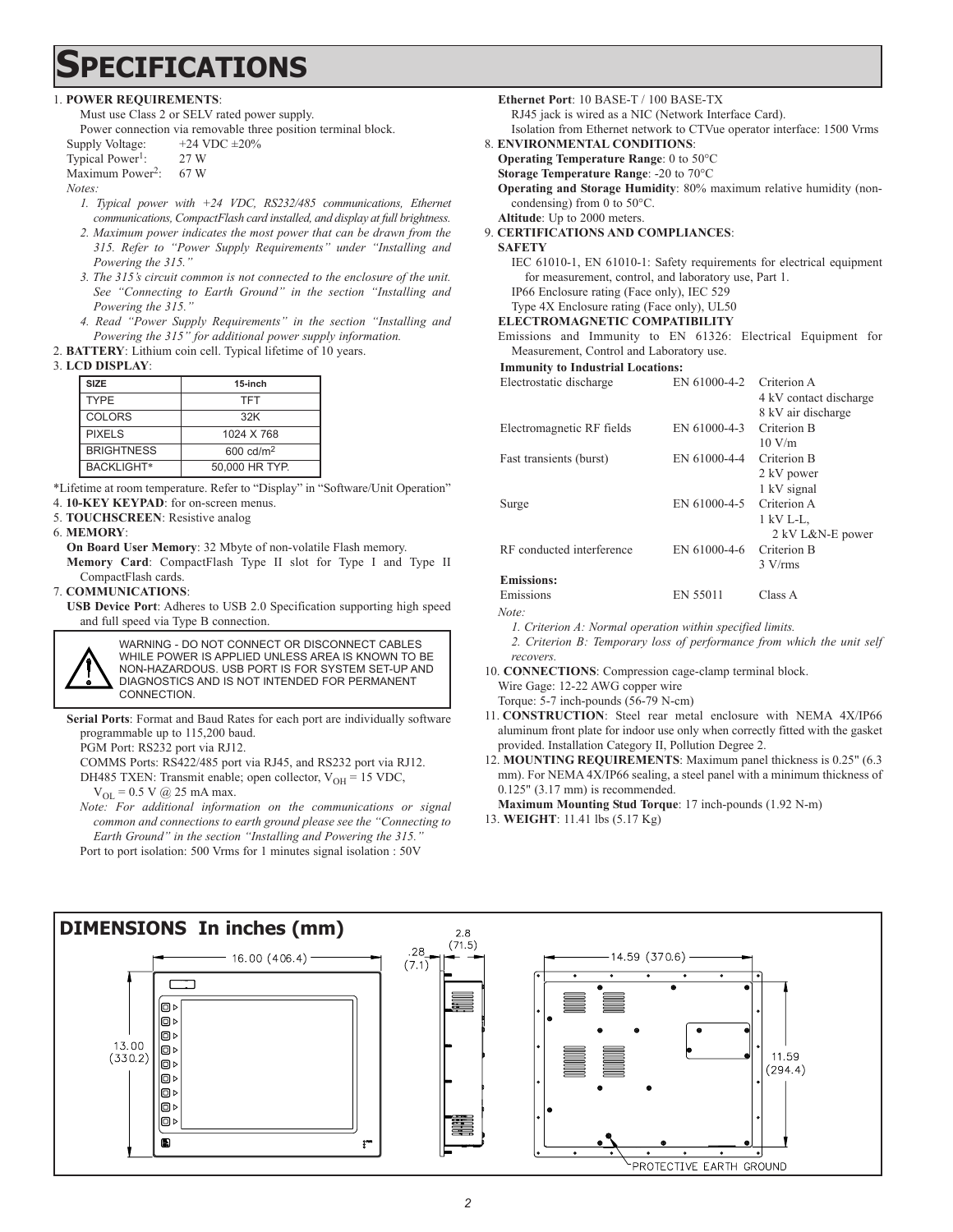## **INSTALLING AND POWERING THE 315**

#### **MOUNTING INSTRUCTIONS**

This operator interface is designed for through-panel mounting. A panel cutout diagram and a template are provided. Care should be taken to remove any loose material from the mounting cut-out to prevent that material from falling into the operator interface during installation. A gasket is provided to enable sealing to NEMA 4X/IP66 specification. Install the 22 kep nuts provided and tighten evenly for uniform gasket compression.

*Note: Tightening the kep nuts beyond a maximum of 17 inch-pounds (1.92 Nm) may cause damage to the front panel.*



*All tolerances ±0.010" (±0.25 mm).*



#### **BLOCK DIAGRAM**



#### **CONNECTING TO EARTH GROUND**



The protective conductor terminal is bonded to conductive parts of the equipment for safety purposes and must be connected to an external protective earthing system.

Each 315 has a chassis ground terminal on the back of the unit. Your unit should be connected to earth ground (protective earth).

The chassis ground is not connected to signal common of the unit. Maintaining isolation between earth ground and signal common is not required to operate your unit. But, other equipment connected to this unit may require isolation between signal common and earth ground. *To maintain isolation between signal common and earth ground care must be taken when connections are made to the unit.* For example, a power supply with isolation between its signal common and earth ground must be used. Also, plugging in a USB cable may connect signal common and earth ground.<sup>1</sup>

1. USB's shield may be connected to earth ground at the host. USB's shield in turn may also be connected to signal common.

## **POWER SUPPLY REQUIREMENTS**

The 315 requires a 24 VDC power supply. Your unit may draw considerably less than the maximum rated power depending upon the options being used. As additional features are used your unit will draw increasing amounts of power. Items that could cause increases in current are additional communications, optional communications card, CompactFlash card, and other features programmed through CTVue Configurator.

In any case, it is very important that the power supply is mounted correctly if the unit is to operate reliably. Please take care to observe the following points:

- **–** The power supply must be mounted close to the unit, with usually not more than 6 feet (1.8 m) of cable between the supply and the operator interface. Ideally, the shortest length possible should be used.
- **–** The wire used to connect the operator interface's power supply should be at least 22-gage wire. If a longer cable run is used, a heavier gage wire should be used. The routing of the cable should be kept away from large contactors, inverters, and other devices which may generate significant electrical noise.
- **–** A power supply with a Class 2 or SELV rating is to be used. A Class 2 or SELV power supply provides isolation to accessible circuits from hazardous voltage levels generated by a mains power supply due to single faults. SELV is an acronym for "safety extra-low voltage." Safety extra-low voltage circuits shall exhibit voltages safe to touch both under normal operating conditions and after a single fault, such as a breakdown of a layer of basic insulation or after the failure of a single component has occurred.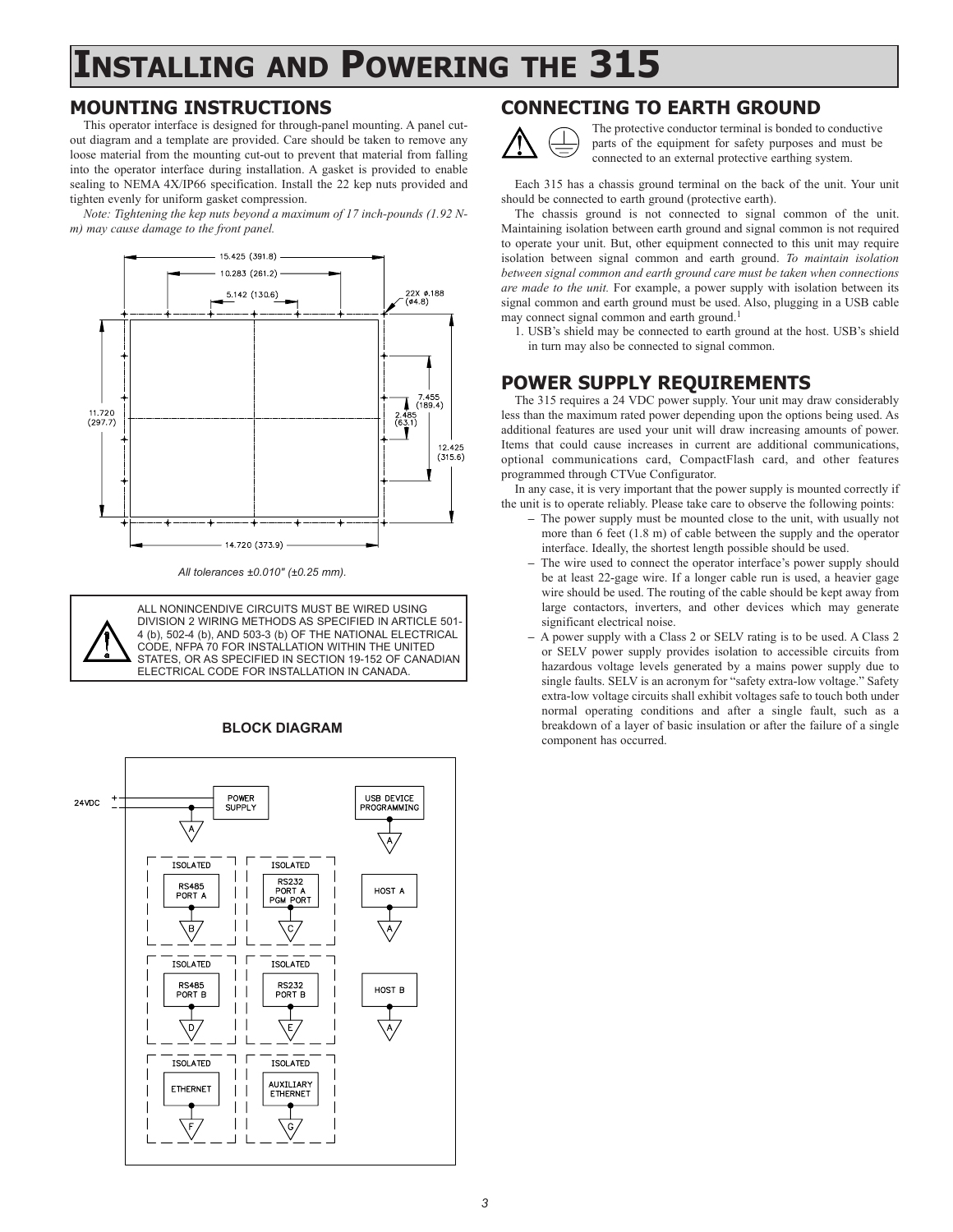# **COMMUNICATING WITH THE 315**

### **PROGRAMMING A 315**

The 315 is programmed using CTVue Configurator software. The software is available as a free download from Control Technique's website, or it can be purchased on CD. Updates to the software for new features and drivers are posted on the website as they become available. By programming the 315 using the latest version of the software, you are assured that your unit has the most up to date feature set. The software can configure the 315 through the RS232 PGM port, USB port, Ethernet port, or CompactFlash.

The USB port is connected using a standard USB cable with a Type B connector. The driver needed to use the USB port will be installed with CTVue Configurator.

The RS232 PGM port uses a programming cable to connect to the DB9 COM port of your computer. If you choose to make your own cable, use the "315 Port Pin Out Diagram" for wiring information.

The CompactFlash can be used to program a CTVue by placing a configuration file and firmware on the CompactFlash card. The card is then inserted into the target CTVue, and the CTVue is then powered up. Refer to the CTVue Configurator literature for more information on the proper names and locations of the files.

### **USB, DATA TRANSFERS FROM THE COMPACTFLASH CARD**



WARNING - DO NOT CONNECT OR DISCONNECT CABLES WHILE POWER IS APPLIED UNLESS AREA IS KNOWN TO BE NON-HAZARDOUS. USB PORT IS FOR SYSTEM SET-UP AND DIAGNOSTICS AND IS NOT INTENDED FOR PERMANENT **CONNECTION** 

In order to transfer data from the CompactFlash card via the USB port, a driver must be installed on your computer. This driver is installed with CTVue Configurator and is located in the folder C:\Program Files\Control Techniques\CTVUE\Device\ after CTVue Configurator is installed. This may have already been accomplished if your 315 was configured using the USB port.

Once the driver is installed, connect the 315 to your PC with a USB cable, and follow "Mounting the CompactFlash" instructions in the CTVue Configurator user manual.

# **WIRING THE 315**

#### **315 PORT PIN OUTS** PROTECTIVE EARTH GROUND 阻阻 刚调 阿里 向 ଇ କ ର Ě  $\tilde{E}$  $\tilde{E}$  $\tilde{E}$  $\tilde{\mathbf{E}}$  $\tilde{E}$ Ě Ē Ľ. ៵ឨ៓ឨ៓៓៓៓៓៓៓៓៓៓៓៓៓៓៓៓ ≶® QQ≸\$<del>Q</del> Ě  $\frac{c}{\mathbf{z}}$ USB<br>TYPE B **ETHERNET**  $(NIC)$ POWER **RS485 RS232 RS485 RS232 CONNECTOR** PORT R PORT R PORT A PORT A<br>PGM PORT

#### **ETHERNET COMMUNICATIONS**

Ethernet communications can be established at either 10 BASE-T or 100 BASE-TX. The 315 unit's RJ45 jack is wired as a NIC (Network Interface Card). For example, when wiring to a hub or switch use a straight-through cable, but when connecting to another NIC use a crossover cable.

The Ethernet connector contains two LEDs. A yellow LED in the upper right, and a bi-color green/amber LED in the upper left. The LEDs represent the following statuses:

| <b>LED COLOR</b>    | <b>DESCRIPTION</b>         |  |
|---------------------|----------------------------|--|
| <b>YELLOW</b> solid | Link established.          |  |
| YELLOW flashing     | Data being transferred.    |  |
| <b>GREEN</b>        | 10 BASE-T Communications   |  |
| <b>AMBER</b>        | 100 BASE-TX Communications |  |

On the rear of each unit is a unique 12-digit MAC address and a block for marking the unit with an IP address. Refer to the CTVue Configurator manual and Control Technique's website for additional information on Ethernet communications.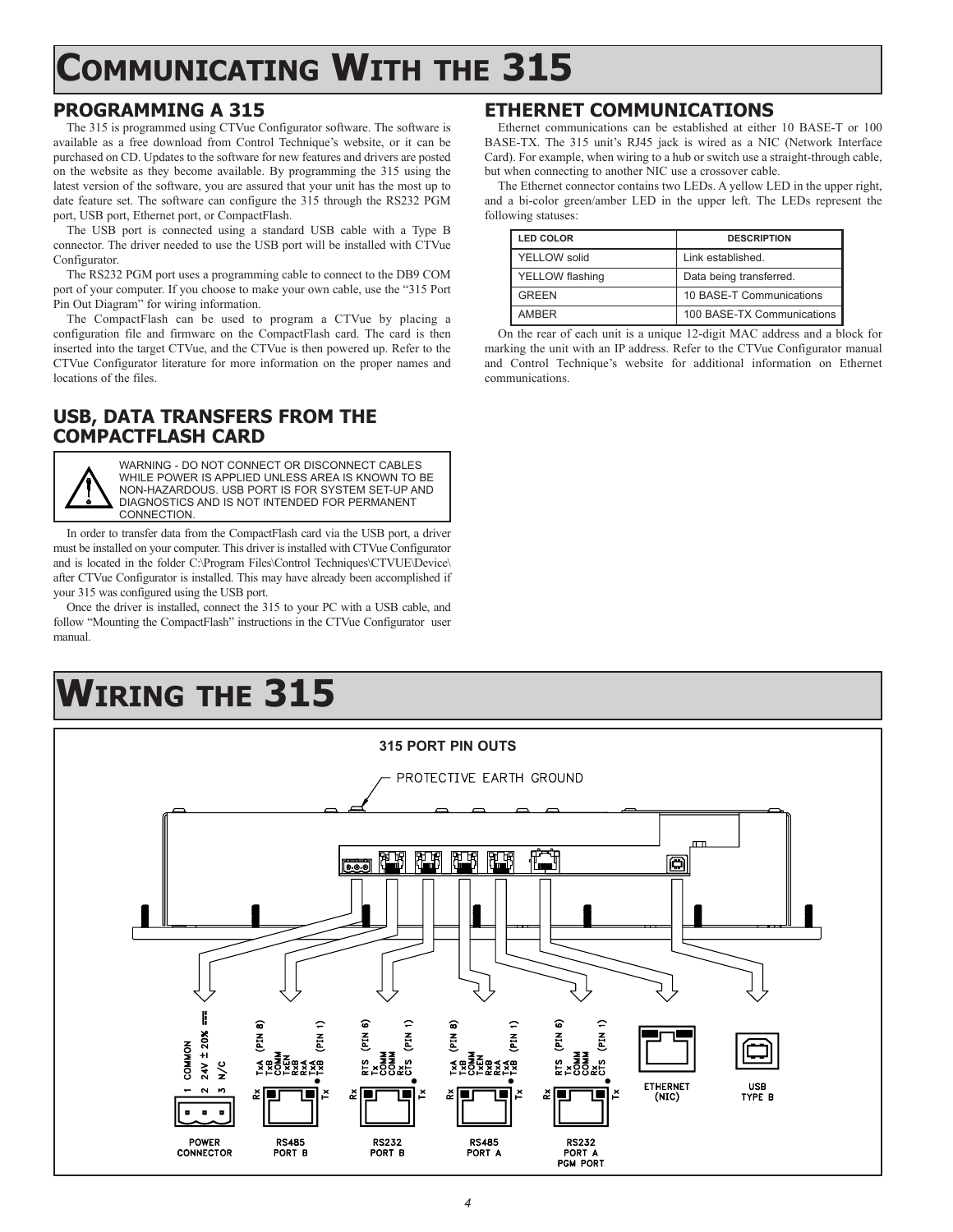#### **RS232 PORTS**

The 315 has two isolated RS232 ports. The port marked "RS232/PORT A/PGM PORT" may be used for programming as well as communications, while the port marked RS232/PORT B may only be used for communications. Both ports can be used for either master or slave protocols.



### **DH485 Connections**

The 315's RS422/485 COMMS port can also be used for Allen Bradley DH485 communications.

**WARNING**: **DO NOT** use a standard DH485 cable to connect this port to Allen Bradley equipment. A cable and wiring diagram are available from Control Techniques.

#### **CTVue to AB SLC 500 (CBLAB003)**

| <b>Connections</b> |             |                |               |  |
|--------------------|-------------|----------------|---------------|--|
| RJ45: CTVue        | Name        | RJ45: A-B      | Name          |  |
|                    | <b>TxB</b>  |                | A             |  |
| 2                  | <b>TxA</b>  | $\overline{2}$ | B             |  |
| 3, 8               | <b>RxA</b>  | ۰              | 24V           |  |
| 4, 7               | <b>RxB</b>  |                | <b>COMM</b>   |  |
| 5                  | <b>TxEN</b> | 5              | <b>TxEN</b>   |  |
| 6                  | <b>COMM</b> | $\overline{4}$ | <b>SHIELD</b> |  |
| 4, 7               | <b>TxB</b>  |                | <b>COMM</b>   |  |
| 3, 8               | <b>TxA</b>  |                | 24V           |  |

#### **RS422/485 COMMS PORT**

The 315 has two isolated RS422/485 ports. These ports can be configured to act as either RS422 or RS485.

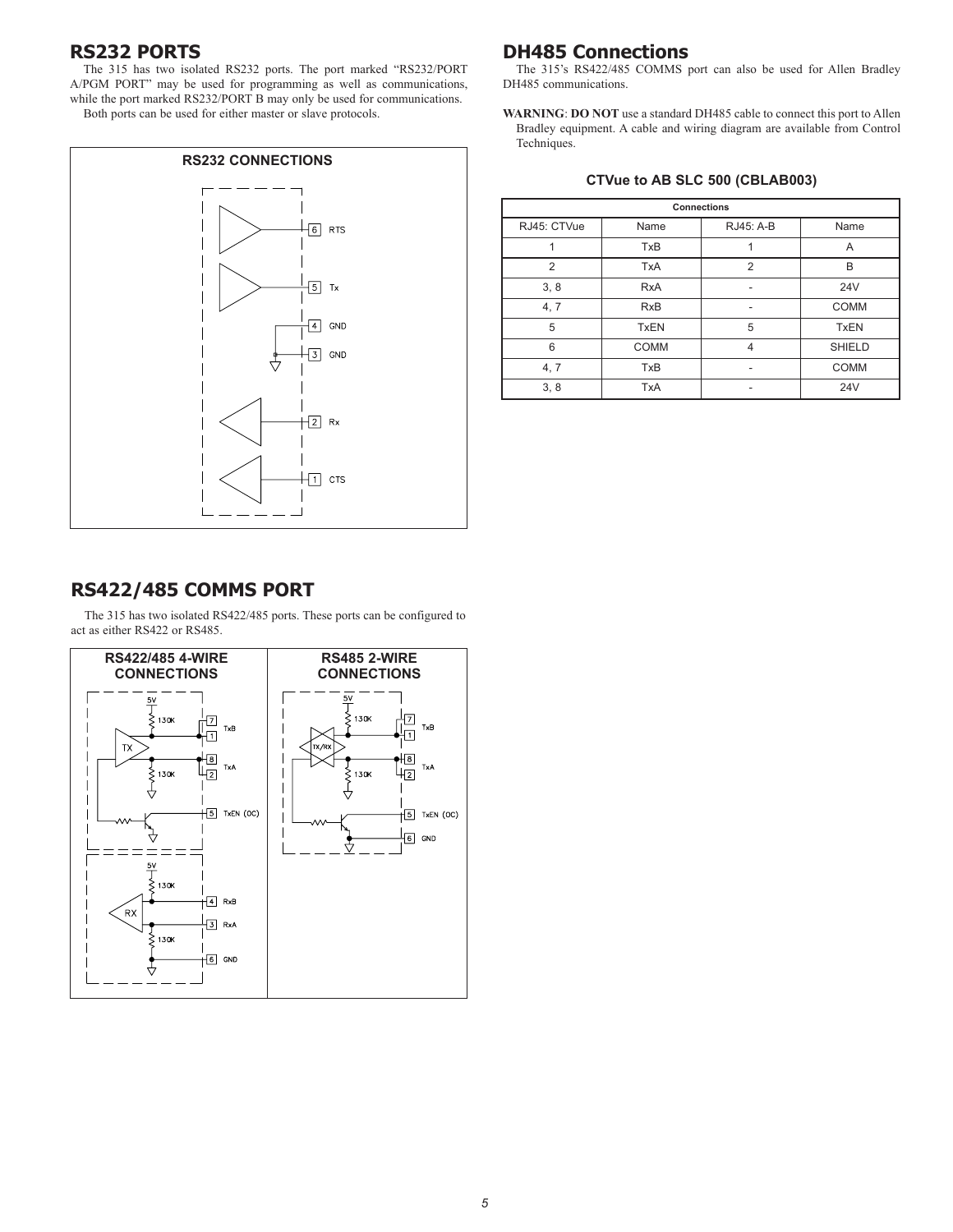# **SOFTWARE/UNIT OPERATION**

## **CTVue CONFIGURATOR SOFTWARE**

CTVue Configurator software is available as a free download from Control Technique's website or it can be purchased on a CD, see "Ordering Information" for part number. The latest version of the software is always available from the website, and updating your copy is free.

## **DISPLAY**

This operator interface uses a liquid crystal display (LCD) for displaying text and graphics. The display utilizes a cold cathode fluorescent tube (CCFL) for lighting the display. The CCFL tubes can be dimmed for low light conditions.

These CCFL tubes have a limited lifetime. Backlight lifetime is based upon the amount of time the display is turned on at full intensity. Turning the backlight off when the display is not in use can extend the lifetime of your backlight. This can be accomplished through the CTVue Configurator software when configuring your unit.

#### **KEYPAD**

The 315 keypad consists of ten keys that can be used for on-screen menus.

## **TOUCHSCREEN**

This operator interface utilizes a resistive analog touchscreen for user input. The unit will only produce an audible tone (beep) when a touch on an active touchscreen cell is sensed. The touchscreen is fully functional as soon as the operator interface is initialized, and can be operated with gloved hands.

## **TROUBLESHOOTING YOUR 315**

If for any reason you have trouble operating, connecting, or simply have questions concerning your new 315, contact Control Technique's technical support. For contact information, refer to the front page of this bulletin for phone and fax numbers.

> EMAIL: info@emersonct.com Web Site: http://www.emersonct.com

#### **FRONT PANEL LEDS**

There are three front panel LEDs. Shown below is the default status of the LEDs.

| <b>LED</b>                        | <b>INDICATION</b>                                                                                                                                             |  |
|-----------------------------------|---------------------------------------------------------------------------------------------------------------------------------------------------------------|--|
| GREEN (TOP, LABELED "PWR")        |                                                                                                                                                               |  |
| <b>FLASHING</b>                   | Unit is in the boot loader, no valid configuration is loaded. <sup>1</sup>                                                                                    |  |
| <b>STEADY</b>                     | Unit is powered and running an application.                                                                                                                   |  |
| YELLOW (MIDDLE)                   |                                                                                                                                                               |  |
| OFF                               | No CompactFlash card is present.                                                                                                                              |  |
| <b>STEADY</b>                     | Valid CompactFlash card present.                                                                                                                              |  |
| <b>FLASHING</b><br><b>RAPIDLY</b> | CompactFlash card being checked.                                                                                                                              |  |
| <b>FLICKERING</b>                 | Unit is writing to the CompactFlash, either because it is storing<br>data, or because the PC connected via the USB port has<br>locked the drive. <sup>2</sup> |  |
| <b>FLASHING</b><br><b>SLOWLY</b>  | Incorrectly formatted CompactFlash card present.                                                                                                              |  |
| <b>GREEN (BOTTOM)</b>             |                                                                                                                                                               |  |
| <b>FLASHING</b>                   | A tag is in an alarm state.                                                                                                                                   |  |
| <b>STEADY</b>                     | Valid configuration is loaded and there are no alarms present.                                                                                                |  |

1. The operator interface is shipped without a configuration. After downloading a configuration, if the light remains in the flashing state continuously, try cycling power. If the LED still continues to flash, try downloading a configuration again.

2. Do not turn off power to the unit while this light is flickering. The unit writes data in two minute intervals. Later Microsoft operating systems will not lock the drive unless they need to write data; Windows 98 may lock the drive any time it is mounted, thereby interfering with logging. Refer to "Mounting the CompactFlash" in the CTVue Configurator User Manual.

## **BATTERY & TIME KEEPING**



WARNING - EXPLOSION HAZARD - THE AREA MUST BE KNOWN TO BE NON-HAZARDOUS BEFORE SERVICING/ REPLACING THE UNIT AND BEFORE INSTALLING OR REMOVING I/O WIRING AND BATTERY.

WARNING - EXPLOSION HAZARD - DO NOT DISCONNECT EQUIPMENT UNLESS POWER HAS BEEN DISCONNECTED AND THE AREA IS KNOWN TO BE NON-HAZARDOUS.

A battery is used to keep time when the unit is without power. Typical accuracy of the 315 time keeping is less than one minute per month drift. The battery of a 315 unit does not affect the unit's memory, all configurations and data is stored in non-volatile memory.



#### **CAUTION: RISK OF ELECTRIC SHOCK**

The inverter board, attached to the mounting plate, supplies the high voltage to operate the backlight. Touching the inverter board may result in injury to personnel.



**CAUTION**: The circuit board contains static sensitive components. Before handling the operator interface without the rear cover attached, discharge static charges from your body by touching a grounded bare metal object. Ideally, handle the operator interface at a static controlled clean workstation. Also, do not touch the surface areas of the circuit board. Dirt, oil, or other contaminants may adversely affect circuit operation.